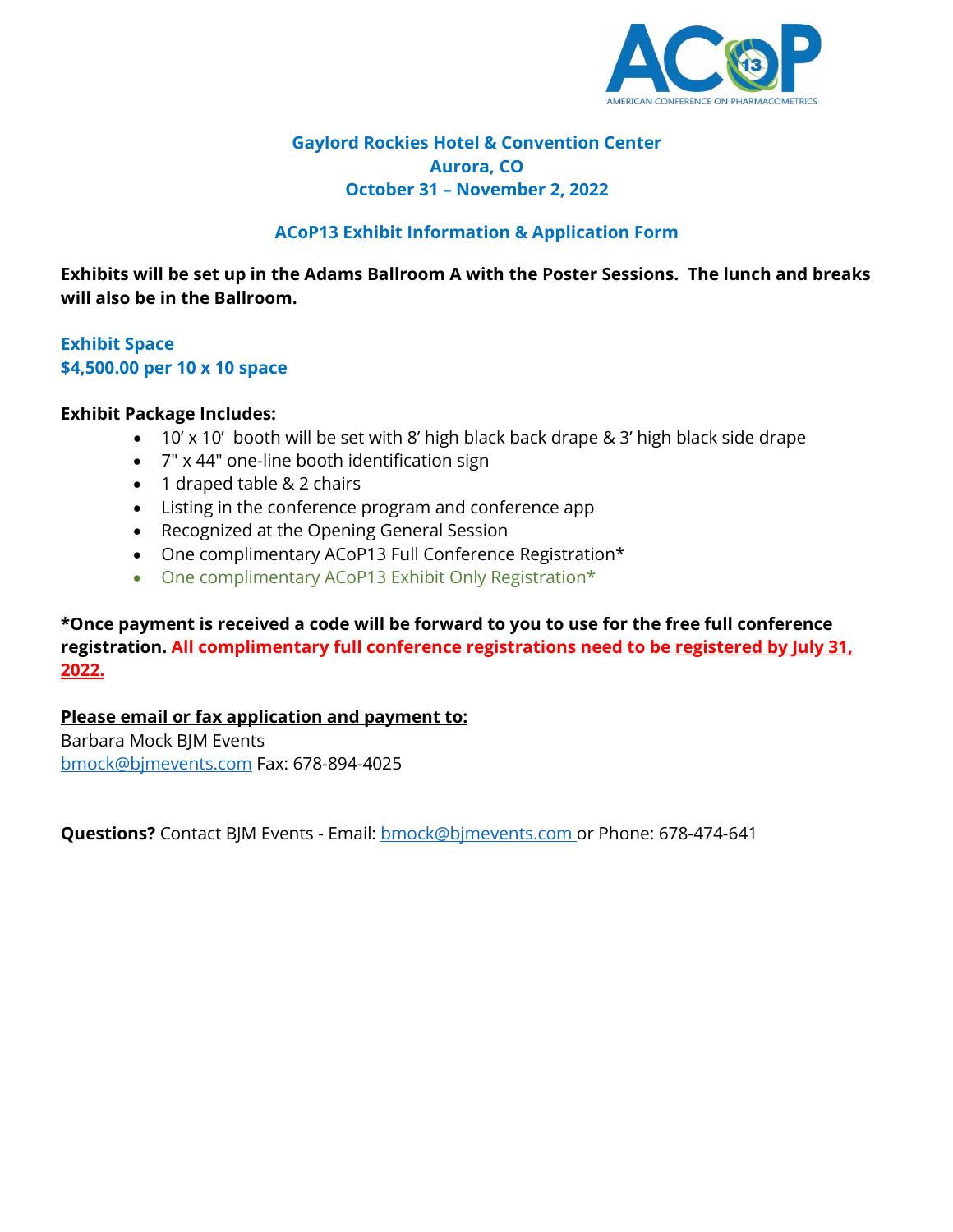

# **ACoP13 Exhibit Application Form**

| **Exhibit Contact info: Exhibit contact will receive exhibitor packet & space assignments.                                                                                                                                                                                                                                                                       |          |                                                                                                                                                                                                                                     |              |  |
|------------------------------------------------------------------------------------------------------------------------------------------------------------------------------------------------------------------------------------------------------------------------------------------------------------------------------------------------------------------|----------|-------------------------------------------------------------------------------------------------------------------------------------------------------------------------------------------------------------------------------------|--------------|--|
| <b>Company Name:</b> The Company Name: The Company Name: The Company Name: The Company Name: The Company Name: The Company Name: The Company Name: The Company Name: The Company Name: The Company Name: The Company Name: The Comp                                                                                                                              |          |                                                                                                                                                                                                                                     |              |  |
|                                                                                                                                                                                                                                                                                                                                                                  |          |                                                                                                                                                                                                                                     |              |  |
|                                                                                                                                                                                                                                                                                                                                                                  |          |                                                                                                                                                                                                                                     |              |  |
|                                                                                                                                                                                                                                                                                                                                                                  |          |                                                                                                                                                                                                                                     |              |  |
|                                                                                                                                                                                                                                                                                                                                                                  |          |                                                                                                                                                                                                                                     |              |  |
| Country: <u>Department Postal Code:</u>                                                                                                                                                                                                                                                                                                                          |          |                                                                                                                                                                                                                                     |              |  |
|                                                                                                                                                                                                                                                                                                                                                                  |          |                                                                                                                                                                                                                                     |              |  |
| <b>Booth Selection:</b>                                                                                                                                                                                                                                                                                                                                          |          |                                                                                                                                                                                                                                     |              |  |
| Booth Choice: 1: Choice 2: Choice 3:                                                                                                                                                                                                                                                                                                                             |          |                                                                                                                                                                                                                                     |              |  |
| Booth number will be assigned upon receipt of application. We will do our best to accommodate your request. While<br>all preferences will be considered, requests to be near (or distanced) from companies may hinder your requested<br>placement as indicated above.                                                                                            |          |                                                                                                                                                                                                                                     |              |  |
|                                                                                                                                                                                                                                                                                                                                                                  |          |                                                                                                                                                                                                                                     |              |  |
| List any companies you would like to be away from: _____________________________                                                                                                                                                                                                                                                                                 |          |                                                                                                                                                                                                                                     |              |  |
| <b>Additional Exhibitor Badges - \$600.00</b><br>All booth personnel need to register as an exhibitor if not attending the conference sessions. Exhibitors can register<br>additional guests, please submit names on a separate sheet and including payment. Exhibitor Badges allow access to<br><b>Exhibit/Poster Hall and all meal &amp; social functions.</b> |          |                                                                                                                                                                                                                                     |              |  |
| <b>Complimentary Exhibit Badge (1 per 10 x 10)</b>                                                                                                                                                                                                                                                                                                               |          |                                                                                                                                                                                                                                     |              |  |
|                                                                                                                                                                                                                                                                                                                                                                  |          | <b>Title:</b> The contract of the contract of the contract of the contract of the contract of the contract of the contract of the contract of the contract of the contract of the contract of the contract of the contract of the c |              |  |
| Additional Badges (\$600.00 per badge)                                                                                                                                                                                                                                                                                                                           |          |                                                                                                                                                                                                                                     |              |  |
|                                                                                                                                                                                                                                                                                                                                                                  |          |                                                                                                                                                                                                                                     |              |  |
| Name:                                                                                                                                                                                                                                                                                                                                                            | Title:   |                                                                                                                                                                                                                                     |              |  |
| All applications must be accompanied by payment in full. Exhibit request will not be confirmed until payment is<br>received.                                                                                                                                                                                                                                     |          |                                                                                                                                                                                                                                     |              |  |
|                                                                                                                                                                                                                                                                                                                                                                  | Quantity | <b>Unit Cost</b>                                                                                                                                                                                                                    | <b>Total</b> |  |
| Item                                                                                                                                                                                                                                                                                                                                                             |          |                                                                                                                                                                                                                                     |              |  |
| <b>Exhibit Space</b>                                                                                                                                                                                                                                                                                                                                             |          | \$4,500.00                                                                                                                                                                                                                          |              |  |
| Exhibit/Guest Badge (s)<br><b>TOTAL</b>                                                                                                                                                                                                                                                                                                                          |          | \$ 600.00                                                                                                                                                                                                                           |              |  |

# **Credit card authorization (please print clearly)**

Card type: \_\_\_\_\_\_\_\_\_\_(Master Card, Visa, Amex, Discover)

Credit Card number: \_\_\_\_\_\_\_\_\_\_\_\_\_\_\_\_\_\_\_\_\_\_\_\_\_Name on Credit Card: \_\_\_\_\_\_\_\_\_\_\_\_\_\_\_\_\_\_\_\_\_\_\_

Expiration date: \_\_\_\_\_\_\_\_\_\_\_\_\_\_\_\_Security code: \_\_\_\_\_\_\_\_\_\_\_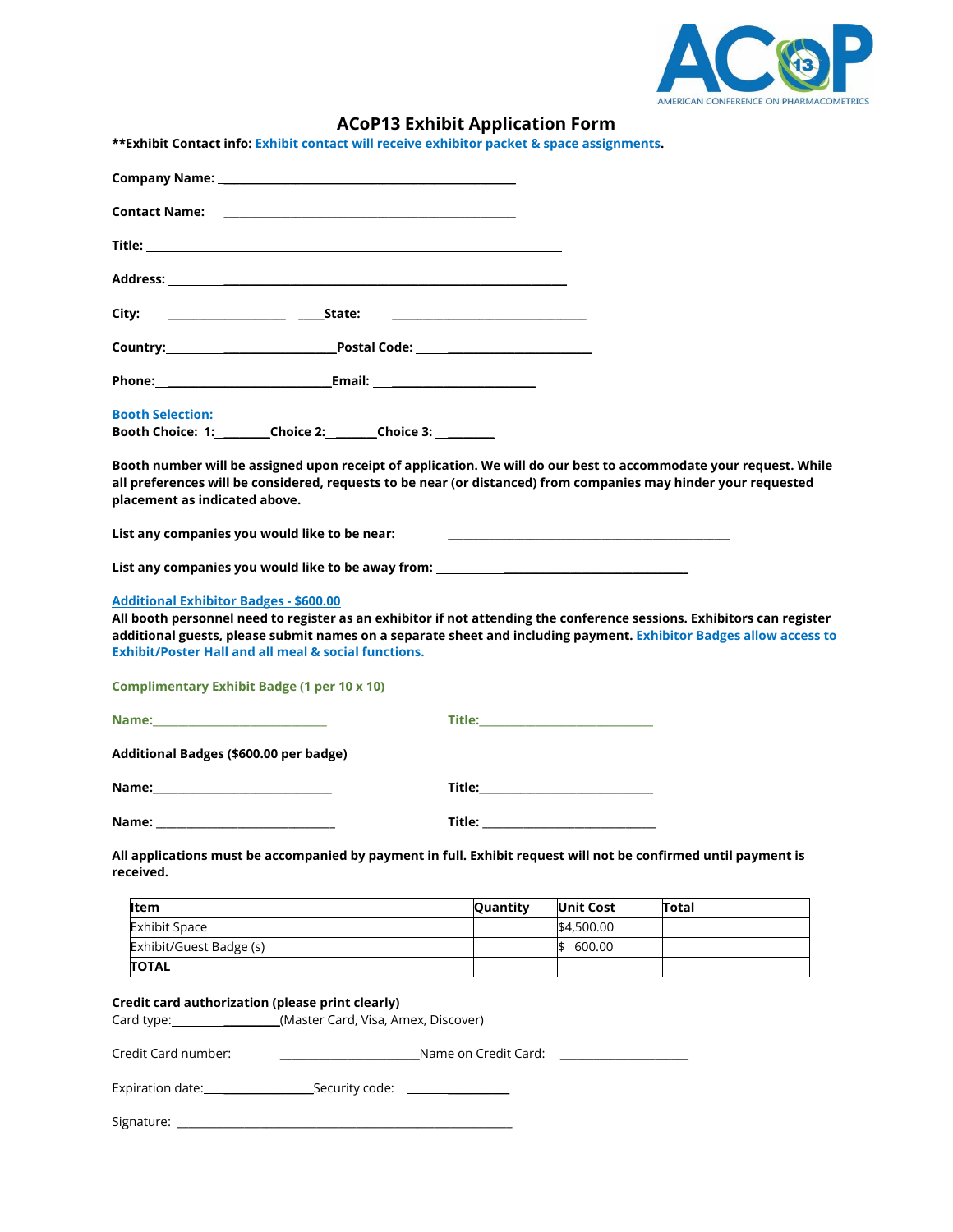

## **EXHIBIT INFORMATION & RULES**

## **BOOTH SELECTION**

All exhibit spaces offered by ACoP are 10 x 10 linear spaces. A limit of (4) spaces can be purchased by one company.

All booth space must be arranged within the space contracted. Exhibits not conforming may be dismantled or modified, at cost to the exhibitor, at the sole judgment and discretion of Show Management.

## **BADGES:**

**Full Conference Badges:** Each 10 x 10 space purchased receives one (1) complimentary full conference badge. Once payment is received a code will be forward to you to use for the free registration. All complimentary full Conference registrations will need to be registered by July 31, 2020.

**Exhibitor Badges:** Each 10 x 10 space purchased receives one (1) complimentary exhibit badge. All booth personnel need to register as an exhibitor if not attending the conference sessions. Exhibitors can register additional guests. Exhibitor/Guest Badges allow access to Exhibit/Poster Hall and all meal & social functions.

## **ELIGIBILITY**

The technical exhibit area is open to exhibitors whose products or services are both scientific and/or commercial and must be for use in or related the science of Pharmacometrics/clinical pharmacology. All new exhibiting companies applying to exhibit at the 2022 Conference are subject to ISoP Board of Directors approval.

### **DEMOSTRATIONS/LITERATURE DISTRIBUTION**

All demonstrations or other activities must be confined to the limits of the exhibitor's booth. Distribution of circulars may be made only within the space assigned to the exhibitor distributing such materials. No advertising circulars, catalogs, folders or devices shall be distributed by exhibitors in the aisles, meeting rooms, registration areas, lounges or hotel .

### **CANCELLATION POLICY**

All requests for cancellation or reduction of space must be received in writing. If Show Management receives a written request for cancellation or reduction of space on or before August 4, 2022, the exhibitor will be eligible for a full refund minus a \$1,000.00 administrative processing fee. No refunds will be made after August 4, 2022. Covid-19 - If the conditions closer to the meeting still impose U.S. Federal and/or local restrictions that make it impossible and/or impractical to host our annual meeting in a traditional way, ISoP will cancel ACoP13. ISoP will contact each Exhibitor individually to evaluate options that best suit their needs, including credit toward ACoP14.

## **EXHIBITOR SERVICE KIT**

The Exhibitor Service Kit will be emailed to all the paid exhibitors contact email address in July 2022. The Service Kit will include 3<sup>rd</sup> party service forms (shipping, electric, furniture, graphics etc.) and will include installation, show and dismantle hours.

### **INSTALLATION AND DISMANTLE OF EXHIBIT**

Show Management reserves the right to post the time for the installation of a booth prior to the Conference opening and for its removal after the conclusion of the Conference. Any space not claimed and occupied three (3) hours prior to the published Conference opening time, may be resold or reassigned without refund. Any early dismantling or packing shall be considered a breach of this agreement and may affect future applications.

### **STAFFING**

Exhibits must be staffed during all scheduled exhibit hours. All Exhibit Staff must be registered and wear their badge.